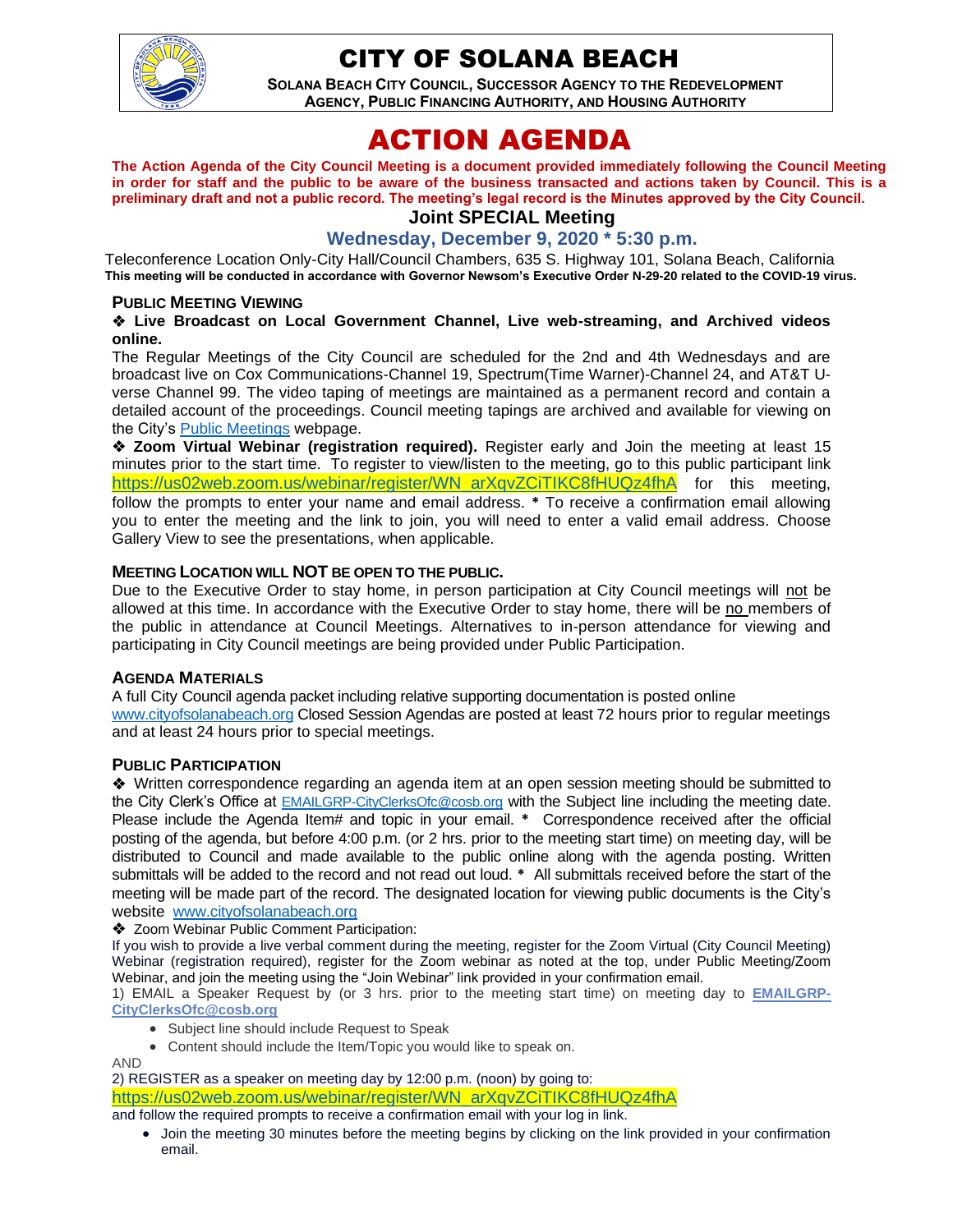- Speaking participants may use the computer's microphone and speakers to listen and communicate or they may also call into the meeting by dialing into the meeting with a telephone (this information will be provided in your email confirmation). If you call in as well for better audio, mute your computer's speakers to eliminate feedback.
- Participants will be called upon from those who have submitted the Speaker Request, registered, and logged on as described above. You will be called on by name and unmuted by the meeting organizer and may provide comments for the allotted time. Allotted speaker times are listed under each [Agenda s](https://urldefense.proofpoint.com/v2/url?u=https-3A__www.ci.solana-2Dbeach.ca.us_index.asp-3FSEC-3DF0F1200D-2D21C6-2D4A88-2D8AE1-2D0BC07C1A81A7-26Type-3DB-5FBASIC&d=DwMFaQ&c=euGZstcaTDllvimEN8b7jXrwqOf-v5A_CdpgnVfiiMM&r=1XAsCUuqwK_tji2t0s1uIQ&m=C7WzXfOw2_nkEFMJClT55zZsF4tmIf_7KTn0o1WpYqI&s=3DcsWExM2_nx_xpvFtXslUjphiXd0MDCCF18y_Qy5yU&e=)ection.
- Participants can use a computer microphone and speakers to listen and communicate or dial into the meeting with a telephone (if you log in and call in, mute one of the devices to eliminate feedback).
- Do not self-mute since you will be muted when you enter the meeting and organizers will unmute you to provide comments. All oral comments received prior to the close of the meeting will be made part of the meeting record.

#### **SPECIAL ASSISTANCE NEEDED** - AMERICAN DISABILITIES ACT TITLE 2

In compliance with the Americans with Disabilities Act of 1990, persons with a disability may request an agenda in appropriate alternative formats as required by Section 202. Any person with a disability who requires a modification or accommodation in order to participate in a meeting should direct such request to the City Clerk's office (858) 720-2400 [EMAILGRP-CityClerksOfc@cosb.org](mailto:EMAILGRP-CityClerksOfc@cosb.org) at least 72 hours prior to the meeting.

|                                            |                                        | <b>CITY COUNCILMEMBERS</b>   |                                         |
|--------------------------------------------|----------------------------------------|------------------------------|-----------------------------------------|
|                                            |                                        | Jewel Edson, Mayor           |                                         |
| Judy Hegenauer, Deputy Mayor               |                                        | Kristi Becker, Councilmember |                                         |
| Kelly Harless, Councilmember               |                                        | David A. Zito, Councilmember |                                         |
| <b>Gregory Wade</b><br><b>City Manager</b> | Johanna Canlas<br><b>City Attorney</b> |                              | <b>Angela Ivey</b><br><b>City Clerk</b> |

#### As a courtesy to all meeting attendees, please set cellular phones and pagers to silent mode and engage in conversations offline/muted.

#### **SPEAKERS:**

See Public Participation on the first page of the Agenda for publication participation options.

#### **READING OF ORDINANCES AND RESOLUTIONS:**

Pursuant to [Solana Beach Municipal Code](mailto:https://www.codepublishing.com/CA/SolanaBeach/) Section 2.04.460, at the time of introduction or adoption of an ordinance or adoption of a resolution, the same shall not be read in full unless after the reading of the title, further reading is requested by a member of the Council. If any Councilmember so requests, the ordinance or resolution shall be read in full. In the absence of such a request, this section shall constitute a waiver by the council of such reading.

## **CALL TO ORDER AND ROLL CALL:**

## **FLAG SALUTE:**

## **APPROVAL OF AGENDA: COUNCIL ACTION: Approved 5/0**

## **D. CONSENT CALENDAR:** (Action Items) (D.1. - D.2.)

*Note to Public: Refer to Public Participation for information on how to submit public comment.*  Items listed on the Consent Calendar are to be acted in a single action of the City Council unless pulled for discussion.

Any member of the public may address the City Council on an item of concern by submitting written correspondence for the record to be filed with the record or by registering to join the virtual meeting online to speak live, per the Public Participation instructions on the Agenda. The maximum time allotted for each speaker is THREE MINUTES (SBMC 2.04.190).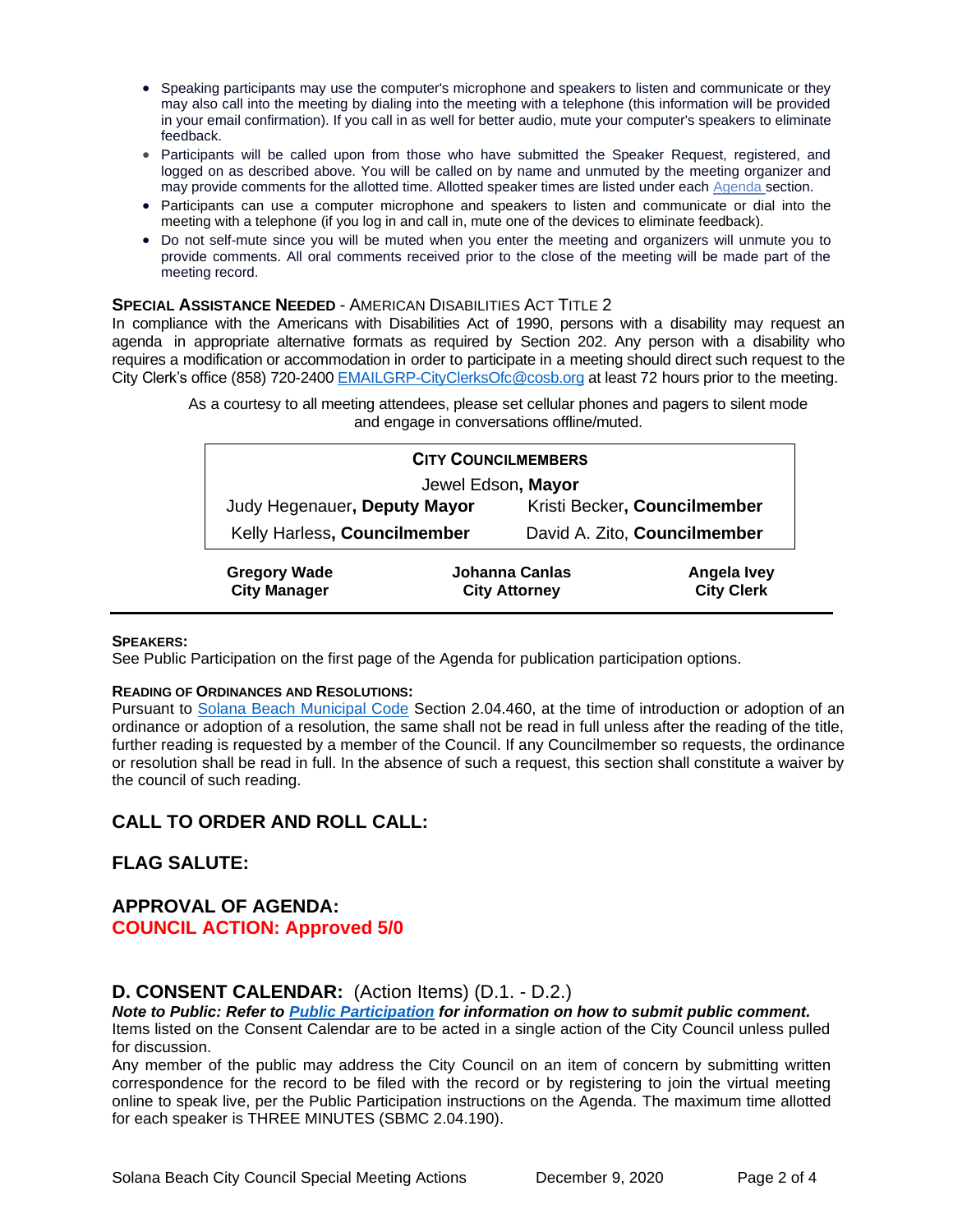Those items removed from the Consent Calendar by a member of the Council will be trailed to the end of the agenda, while Consent Calendar items removed by the public will be discussed immediately after approval of the Consent Calendar.

## **D.1. Minutes of the City Council.**

Recommendation: That the City Council

1. Approve the Minutes of City Council meetings held October 28, 2020, November 2, 2020, and November 18, 2020.

#### **COUNCIL ACTION: Approved 5/0**

## **D.2. City Attorney Services designating Johanna N. Canlas as City Attorney and Agreement with Burke, Williams & Sorensen LLP.** (File 0560-25)

Recommendation: That the City Council

1. Adopt **Resolution 2020-145** authorizing the City Manager to sign an Agreement with Burke, Williams & Sorensen, LLP for City Attorney Services designating Johanna N. Canlas as City Attorney.

[Item D.2. Report \(click here\)](https://solanabeach.govoffice3.com/vertical/Sites/%7B840804C2-F869-4904-9AE3-720581350CE7%7D/uploads/Item_D.2._Report_(click_here)_12-09-20_-_O.pdf)

D.2. Staff [Report Update 1](https://solanabeach.govoffice3.com/vertical/Sites/%7B840804C2-F869-4904-9AE3-720581350CE7%7D/uploads/D.2._Staff_Report_Update_1_-_O.pdf)

*Posted Reports & Supplemental Docs contain records up to the cut off time, prior to the start of the meeting, for processing new submittals. The final official record containing handouts, PowerPoints, etc. can be obtained through a Records Request to the City Clerk's Office.*

## **COUNCIL ACTION: Approved 5/0**

## **E. STAFF REPORTS: (E.1. – E.3.)**

*Note to Public: Refer to Public Participation for information on how to submit public comment.* 

Any member of the public may address the City Council on an item of concern by submitting written correspondence for the record to be filed with the record or by registering to join the virtual meeting online to speak live, per the Public Participation instructions on the Agenda. The maximum time allotted for each speaker is THREE MINUTES (SBMC 2.04.190).

## **E.1. City Council Term Recognition.** (File 0410-85)

- 1. Recognition of Deputy Mayor Judy Hegenauer concluding her 4-year term of service as Councilmember. *Council, Staff, and Public comment.*
- 2. Recognition of Mayor Jewel Edson for completion of her 1-year term as appointed Mayor. *Council, Staff, and Public comment.*

## **Presentations**

#### **E.2. November 3, 2020 General Election Results.** (File 0430-20)

Recommendation: That the City Council

1. Adopt **Resolution 2020-146** approving the certification of the results for the November 3, 2020 General Municipal Election.

[Item E.2. Report](https://solanabeach.govoffice3.com/vertical/Sites/%7B840804C2-F869-4904-9AE3-720581350CE7%7D/uploads/Item_E.2._Report_(click_here)_12-09-20_-_O.pdf) (click here)

E.2. Staff [Report Update 1](https://solanabeach.govoffice3.com/vertical/Sites/%7B840804C2-F869-4904-9AE3-720581350CE7%7D/uploads/E.2._Staff_Report_Update_1_-_O.pdf)

## **COUNCIL ACTION: Approved 5/0**

Posted Reports & Supplemental Docs contain records up to the cut off time, prior to the start of the meeting, for processing new *submittals. The final official record containing handouts, PowerPoints, etc. can be obtained through a Records Request to the City Clerk's Office.*